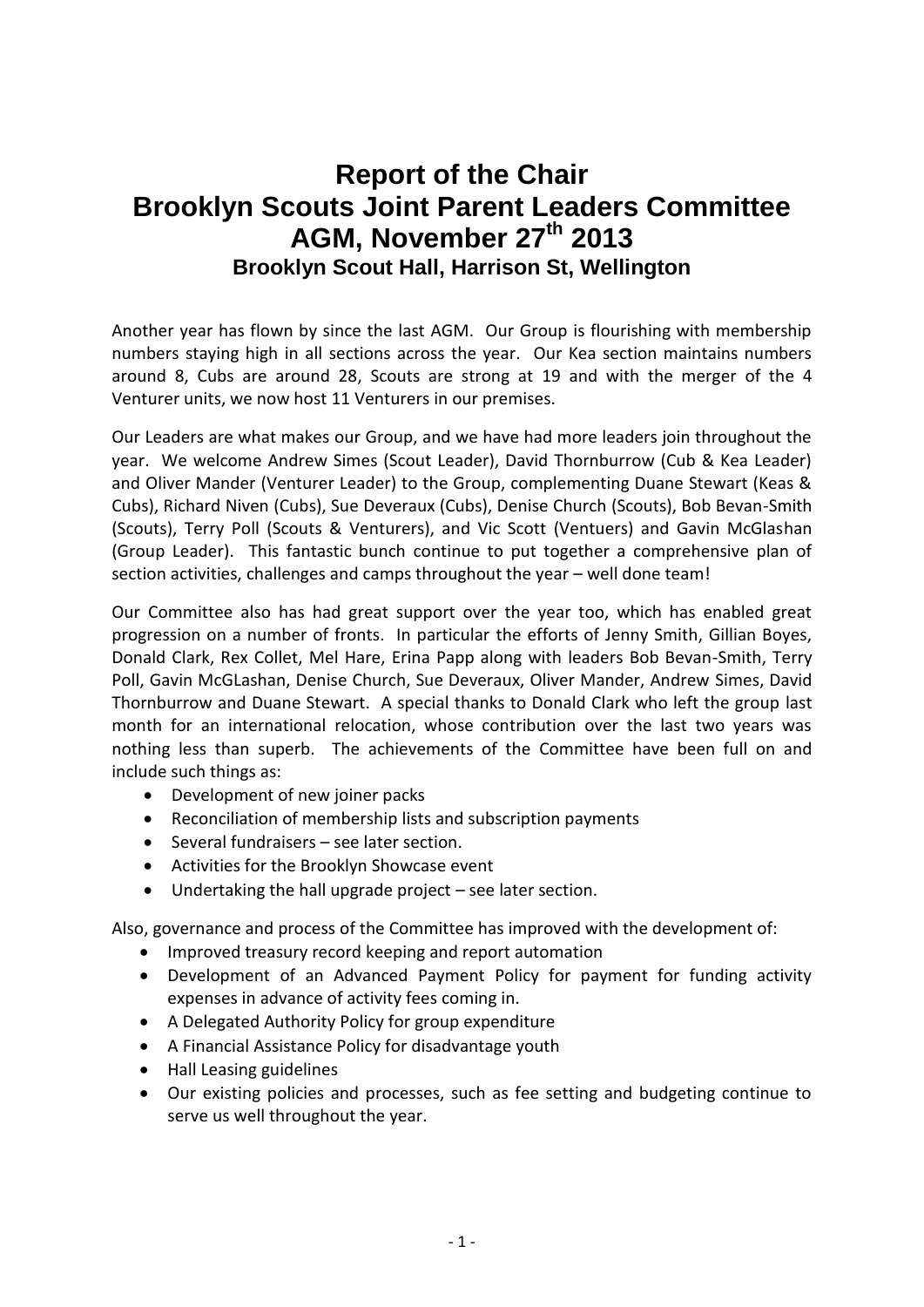Our finances are in good shape. Our subscription levels are set to cover the ever increasing cost of insurance, along with the national association fees. On top of this, we hold a significant amount of retained funds for our jamboree fundraising and hall upgrade costs.

Every three years, the highlight of the Scouting calendar, the Jamboree comes around. This year the jamboree will be held in Fielding, and at the start of the year, the group set an ambitious fundraising target of \$15,000 to go towards the fees of scouts and leaders to attend this event. A combination of fundraising and grants (listed below) has seen us raise approximately \$16,000. Exceeding our target represents a great effort by the Group, its parents and the members.

- Stadium bar tending 50% of all funds earned direct to the Jamboree fund. We have undertaken eight events throughout the year, with more to come.
- Sausage sizzles at Bunning's these have been earning circa \$400 a time and our youth have contributed greatly to this.
- Pride and Prejudice this sell-out fundraiser netted \$1356 a fantastic effort.
- First Aid Kit fundraiser
- Strike bowling fundraiser
- Infinity Foundation a grant of \$5,000 for Jamboree was welcomed by the Group

The Group activities continue to be numerous and of great enjoyment to our youth. Camps and tramps at Brookfields, Otaki, the Kaweka's, Powell Hut, Saywells, along with events and activities such as mudslides, ski trips, the Gang Show, Ice Skating, Jamboree On The Air, walking around town with some chairs and a form, and some mammoth walks out to the South Coast. There would have been more activities had the weather played ball! We have continued to contribute to our community through participation in Anzac Day, Poppy Sales, community clean-ups and many more. You can read more about what we get up to on our wonderful website at<http://brooklynscouts.org.nz/>

Our Hall Upgrade project has started off with great gusto throughout the year. Led by parent Rex Collet, we have developed a multistage plan which touches on the entire hall, both inside and out. Late last year, we received a generous grant of \$10,000 from the RSA for contribution towards our hall. This was topped up with \$10,000 of our own funds and work commenced on the exterior. During April, a number of volunteers along with the aid of scaffolding scraped, primed and painted the western and southern exterior walls of the hall (being those walls that were the highest and had not been touched in many years). While the scaffolding was up, we repaired the rotten window frames, broken glass, broken downpipes and any other maintenance that we could do. We now have a much tidier looking building and have had many comments from the community and the council about our achievements. During the year, we applied for and received grants from the Infinity Foundation and Four Winds for \$5,000 and \$4,000 respectively for contribution to our hall upgrade. Starting November, we commenced work on stage two, which is to strip out entirely the basement and to strengthen the structure, insulate, reline, rewire and rebuild the quartermaster store and turn the space into a more useable and friendly space, particularly for our growing Venturer unit. Combined with this, Rex Collet and Michael Veneer have worked to update and renew our lease for the land from the Wellington City Council. A key modification is to extend the leased area from what was previously the footprint of the hall, to now include the paths along both sides of the hall and the area